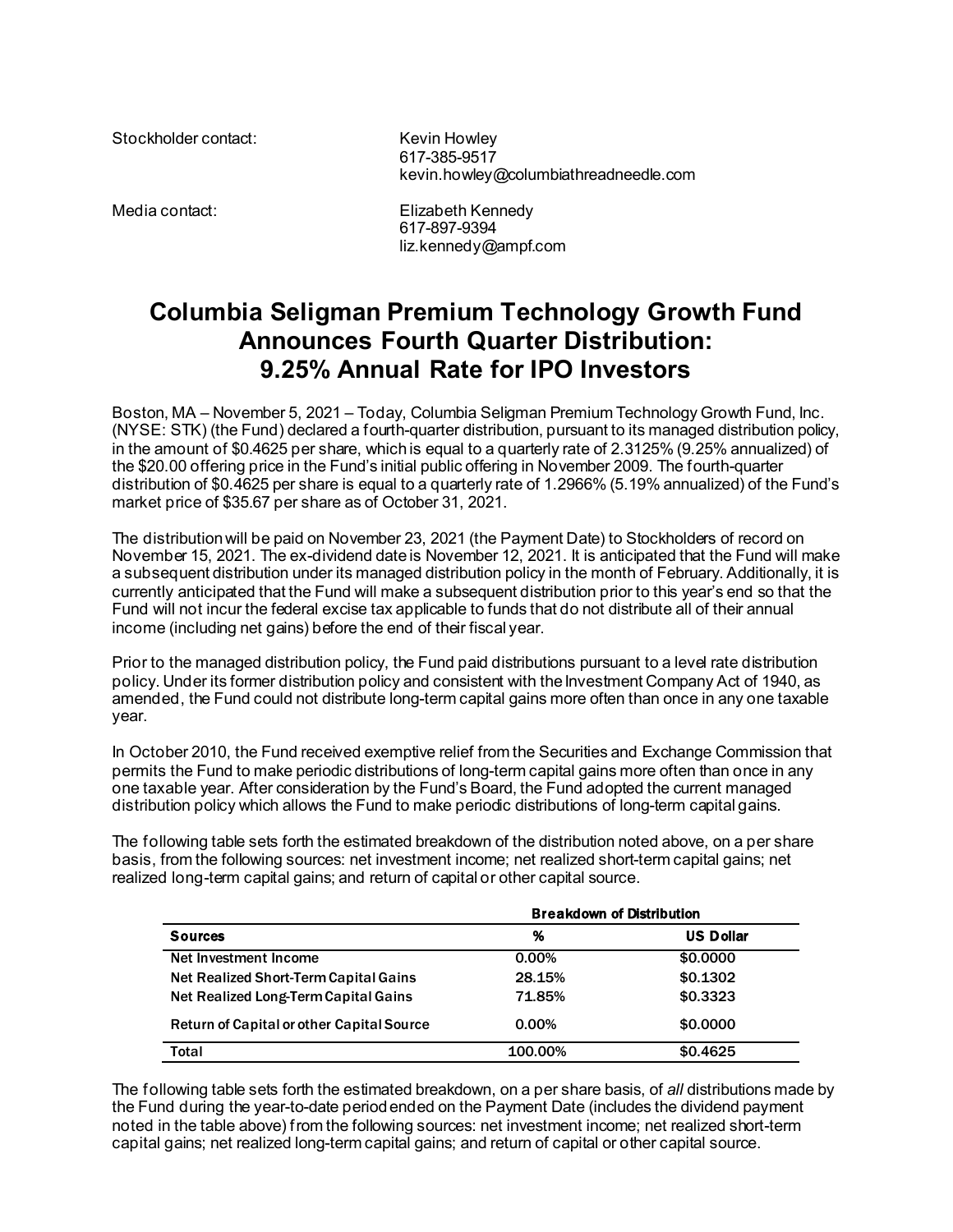Breakdown of All Distributions Paid Through Year-To-Date Period Ended on the Payment Date

| <b>Sources</b>                                   | %        | <b>US Dollar</b> |
|--------------------------------------------------|----------|------------------|
| Net Investment Income                            | $0.00\%$ | \$0,0000         |
| Net Realized Short-Term Capital Gains            | 25.41%   | \$0.4701         |
| Net Realized Long-Term Capital Gains             | 74.59%   | \$1,3799         |
| <b>Return of Capital or other Capital Source</b> | $0.00\%$ | \$0,0000         |
| Total                                            | 100.00%  | \$1,8500         |

Historically, the Fund has distributed more than its income and net realized capital gains, which has resulted in Fund distributions substantially consisting of return of capital or other capital source. A return of capital may occur, for example, when some or all of the money that you invested in the Fund is paid back to you. A return of capital distribution does not necessarily reflect the Fund's investment performance and should not be confused with "yield" or "income." As of the payment date of the current distribution, all Fund distributions paid in 2021 (as estimated by the Fund based on current information) are from the earnings and profits of the Fund and not a return of capital. This could change during the remainder of the year, as further described below.

The amounts, sources and percentage breakdown of the distributions reported above are only estimates and are not being provided for, and should not be used for, tax reporting purposes. The actual amounts, sources and percentage breakdown of the distribution for tax reporting purposes, which may include return of capital, will depend upon the Fund's investment experience during the remainder of its fiscal year and may be subject to changes based on tax regulations.

*The following table sets forth (i) the average annual total return of a share of the Fund's common stock at net asset value (NAV) for the 5-year period ended October 31, 2021 and (ii) the Fund's annualized distribution rate, for the same period, expressed as a percentage of the NAV price of a share of the Fund's common stock at October 31, 2021.* 

| Average Annual Total NAV Return for the 5-year Period Ended October 31, 2021                                                 | 26.06% |
|------------------------------------------------------------------------------------------------------------------------------|--------|
| Annualized Distribution Rate as a Percentage of October 31, 2021 NAV Price<br>(For the 5-year Period ended October 31, 2021) | 5.65%  |

*The following table sets forth (i) the average annual total return of a share of the Fund's common stock at net asset value (NAV) for the period since inception of Fund investment operations through the period noted and (ii) the Fund's annualized distribution rate, for the same period, expressed as a percentage of the NAV price of a share of the Fund's common stock at October 31, 2021. Average annual total return of a share of the Fund's common stock at NAV for the period since inception of Fund Investment operations through the period noted includes the 4.50% sales load assessed to IPO investors.*

Average Annual Total NAV Return for the Period Since Inception of Investment Operations (November 30, 2009) Through October 31, 2021 16.46%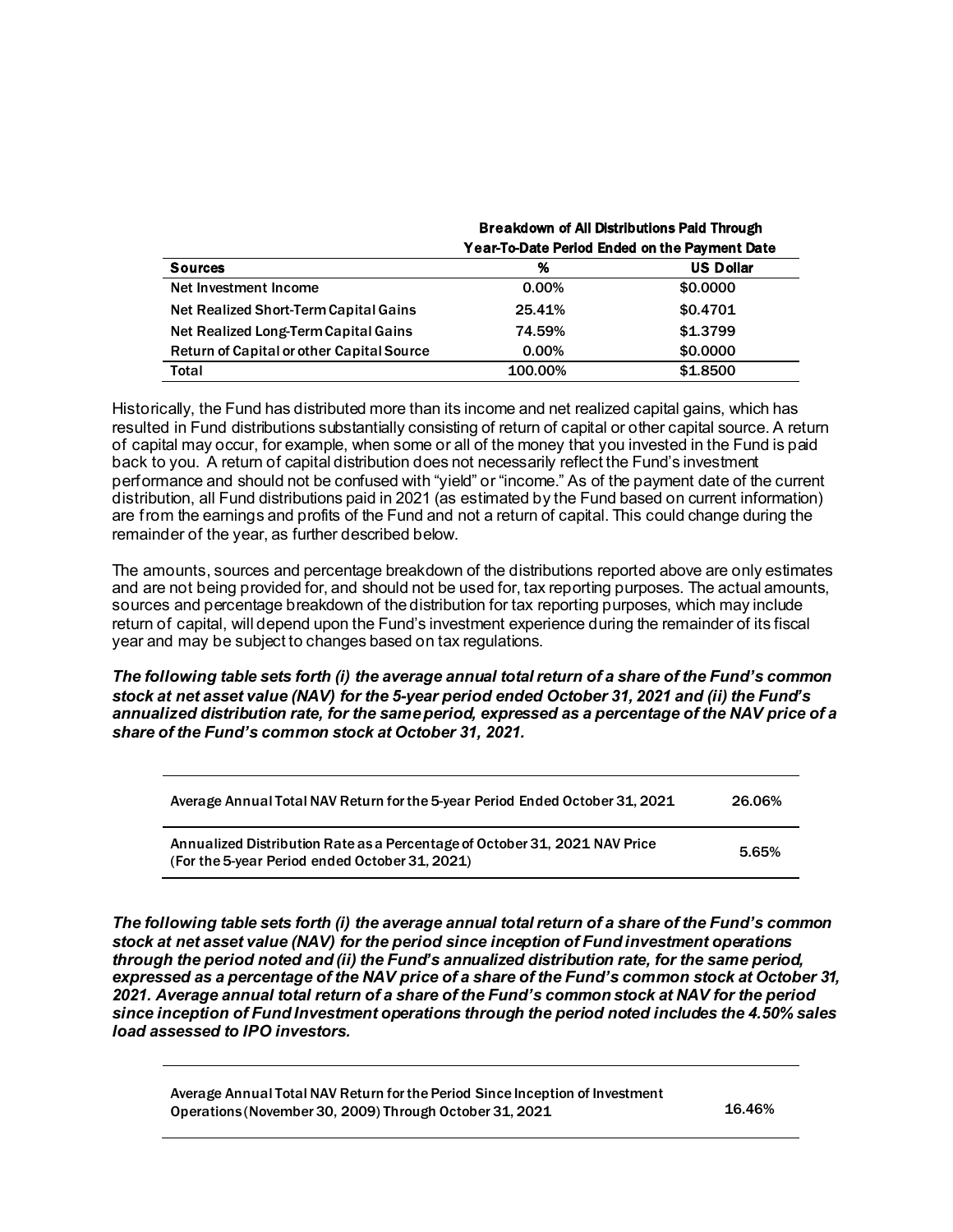Annualized Distribution Rate as a Percentage of October 31, 2021 NAV Price (For the Period Since Inception of Investment Operations (November 30, 2009) through October 31, 2021) through October 31, 2021

*The following table sets forth (i) the cumulative total return (at NAV) of a share of the Fund's common stock for the year-to-date period ended October 31, 2021 and (ii) the Fund's distribution rate, for the same period, expressed as a percentage of the NAV price of a share of the Fund's common stock at October 31, 2021.*

| Cumulative Total NAV Return for the Year-to-Date Period Ended October 31, 2021                                          | 28.99% |
|-------------------------------------------------------------------------------------------------------------------------|--------|
| Distribution Rate as a Percentage of October 31, 2021 NAV Price<br>(For the Year-to-Date Period Ended October 31, 2021) | 4.03%  |

You should not draw any conclusions about the Fund's investment performance from the amount of the distributions noted in the tables above or from the terms of the Fund's distribution policy.

The Fund or your financial professional will send you a Form 1099-DIV for the calendar year that will tell you how to report these distributions on your US federal income tax return. For tax purposes, the Fund is required to report unrealized gains or losses on certain non-US investments as ordinary income or loss, respectively. Accordingly, the amount of the Fund's total distributions that will be taxable as ordinary income may be different than the amount of the distributions from net investment income reported above.

The Board may change the Fund's distribution policy and the amount or timing of the distributions, based on a number of factors, including, but not limited to, the amount of the Fund's undistributed net investment income and net short- and long-term capital gains and historical and projected net investment income and net short- and long-term capital gains.

The Fund is a closed-end investment company that trades on the New York Stock Exchange.

## **Past performance does not guarantee future results.**

## Important Disclosures:

*Investors should consider the investment objectives, risks, charges, and expenses of the Fund carefully before investing. You can obtain the Fund's most recent periodic reports and other regulatory filings by contacting your financial advisor or visiting www.columbiathreadneedleus.com. These reports and other filings can also be found on the Securities and Exchange Commission's EDGAR Database. You should read these reports and other filings carefully before investing.*

The Fund expects to receive all or some of its current income and gains from the following sources: (i) dividends received by the Fund that are paid on the equity and equity-related securities in its portfolio; and (ii) capital gains (short-term and long-term) from option premiums and the sale of portfolio securities. It is possible that the Fund's distributions will at times exceed the earnings and profits of the Fund and therefore all or a portion of such distributions may constitute a return of capital as described below. A return of capital is a return of your original investment. A return of capital distribution does not necessarily reflect the Fund's investment performance and should not be confused with "yield" or "income." You should not draw any conclusions about the Fund's investment performance from the amount of this distribution or from the Fund's distribution policy.